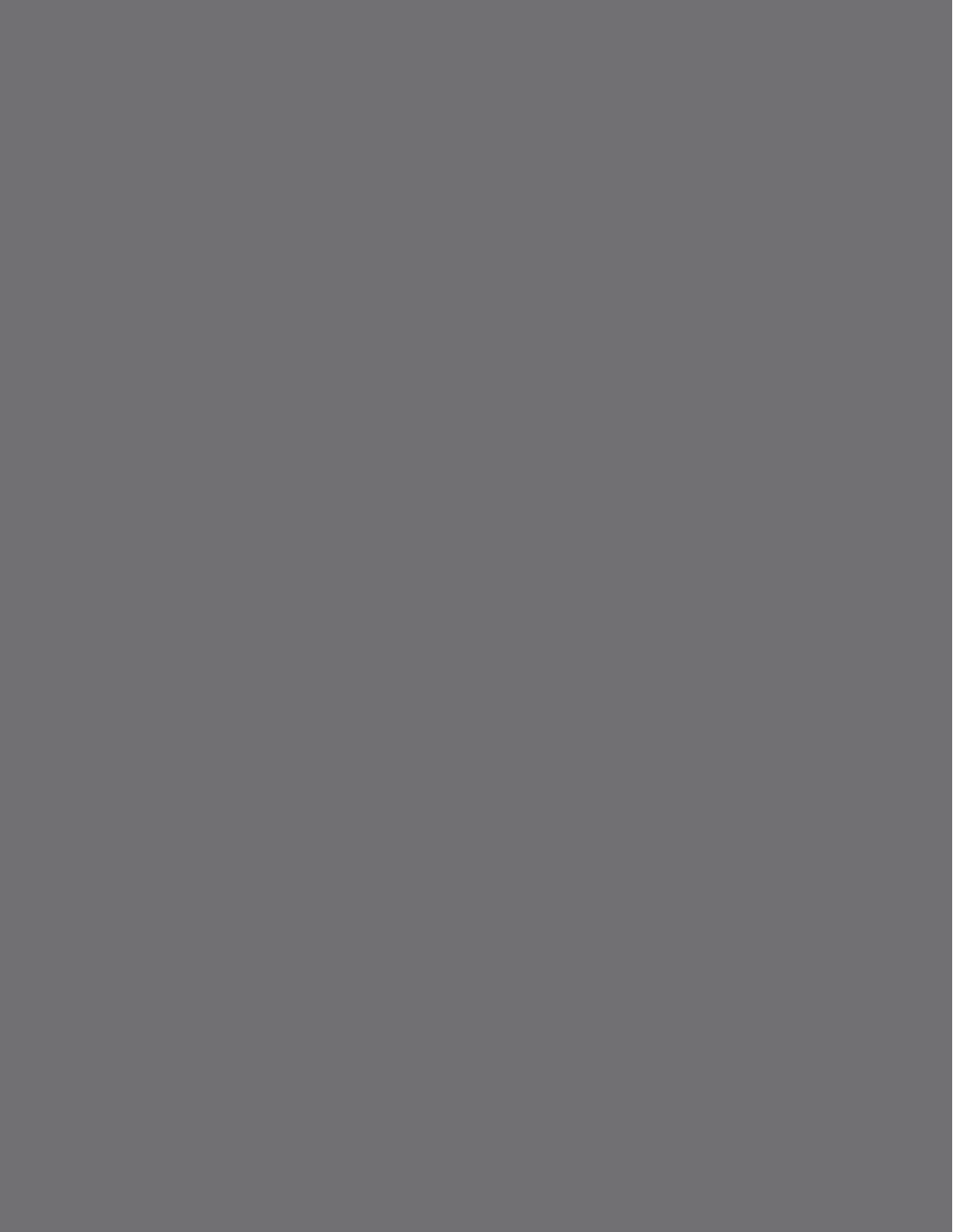## 2019 Medical Plan Comparison Chart – Pre-65 Retirees

The following charts indicate the percentage each plan pays, as well as the copayments, deductibles, or other charges you pay for services. For details, please refer to your health plan Evidence of Coverage booklets and your Summary Plan Description.

| <b>Services</b>                                                                                                                 | <b>Stanford Health Care</b>                                                                                                                                                                                                                                                                                                                     | <b>Aetna Choice POS II Plan with HSA</b>                                                                                                                                                                             | <b>Kaiser Permanente</b>                                                                                                                                                                                                                                |                                                                                                                                                                        |                                                                                                                  |
|---------------------------------------------------------------------------------------------------------------------------------|-------------------------------------------------------------------------------------------------------------------------------------------------------------------------------------------------------------------------------------------------------------------------------------------------------------------------------------------------|----------------------------------------------------------------------------------------------------------------------------------------------------------------------------------------------------------------------|---------------------------------------------------------------------------------------------------------------------------------------------------------------------------------------------------------------------------------------------------------|------------------------------------------------------------------------------------------------------------------------------------------------------------------------|------------------------------------------------------------------------------------------------------------------|
| will apply.                                                                                                                     | <b>Alliance (SHCA) Plan</b><br>The core service area includes<br>Alameda, Contra Costa (NEW!),<br>San Francisco, San Mateo and Santa<br>Clara counties. If you enroll<br>in this plan and seek services outside<br>of the core service area, the Aetna<br>network (excluding Sutter doctors<br>and facilities, except Alta Bates)               | Tier 1 - Stanford<br><b>Health Care,</b><br><b>Stanford Children's</b><br><b>Health and Stanford</b><br>Health Care –<br><b>ValleyCare Network</b>                                                                   | Tier 2 - Aetna<br><b>Network</b>                                                                                                                                                                                                                        | Tier $3-$<br>Out-of-Network*                                                                                                                                           | <b>HMO Plan</b>                                                                                                  |
| <b>Annual Deductible</b><br>Applies to services that<br>require coinsurance;<br>not required before<br>copayments, unless noted | \$400/person<br>\$1,000/family                                                                                                                                                                                                                                                                                                                  | \$1,350/employee-only coverage<br>$$2,700$ /employee + one or more covered dependents                                                                                                                                |                                                                                                                                                                                                                                                         | \$2,700/employee-only<br>coverage<br>$$5,400/$ employee + one or<br>more covered dependents                                                                            | \$400/person<br>\$1,000/family                                                                                   |
| <b>Wellness Incentive</b>                                                                                                       |                                                                                                                                                                                                                                                                                                                                                 |                                                                                                                                                                                                                      | Based on participation in the HealthySteps to Wellness program while still actively employed                                                                                                                                                            |                                                                                                                                                                        |                                                                                                                  |
| <b>Annual Out-of-Pocket</b><br><b>Maximum</b><br>Includes deductible,<br>copays and pharmacy                                    | \$1,800/person<br>\$3,600/family                                                                                                                                                                                                                                                                                                                | \$2,700/employee-only coverage<br>$$5,400/$ employee + one or more covered dependents                                                                                                                                |                                                                                                                                                                                                                                                         | \$5,400/employee-only<br>coverage<br>$$10,800/employee +$<br>one or more covered<br>dependents                                                                         | \$1,800/person<br>\$3,600/family                                                                                 |
| <b>Maximum Lifetime</b><br><b>Benefit</b>                                                                                       | Unlimited                                                                                                                                                                                                                                                                                                                                       | Unlimited                                                                                                                                                                                                            | Unlimited                                                                                                                                                                                                                                               | Unlimited                                                                                                                                                              | Unlimited                                                                                                        |
| <b>Choice of Physicians</b>                                                                                                     | You must use SHCA<br>physicians. The SHCA Plan<br>core service area includes<br>Alameda, Contra Costa<br>(NEW!), San Francisco,<br>San Mateo and Santa Clara<br>counties. If you enroll in<br>this plan and seek services<br>outside of the core service<br>area, the Aetna network<br>(excluding Sutter doctors<br>and facilities, except Alta | You must use SHC<br>(including Facility Practice),<br>LPCH, LPCH Facility<br>Practice Organization,<br>PCHA, Stanford Health<br>Care - ValleyCare, Stanford<br>Health Care Reference Lab<br>and UHA<br>confirmation. | You must use Aetna<br>network providers for in-<br>network benefits<br>Not all services are available through Tier 1 providers. If you would like to know if a<br>certain service has Tier 1 providers, please call Aetna Concierge at 888.277.4041 for | You may use any licensed<br>provider                                                                                                                                   | You must use Kaiser<br>facilities; all care and<br>covered services must<br>be approved by a Kaiser<br>physician |
| <b>Claim Forms</b>                                                                                                              | Bates) will apply.<br>No, except for<br>out-of-network emergency<br>services                                                                                                                                                                                                                                                                    | No, except for<br>out-of-network emergency<br>services                                                                                                                                                               | No, except for<br>out-of-network emergency<br>services                                                                                                                                                                                                  | Yes                                                                                                                                                                    | No, except for non-Kaiser<br>emergency services                                                                  |
| <b>Hospital Care</b><br>Room and Board,<br>Surgeon, Physician Visit<br>and Anesthesiologist                                     | Facility charges: 90% after<br>deductible; no charge at<br>SHC/LPCH and Stanford<br>Health Care - ValleyCare<br>hospitals (precertification<br>required)**                                                                                                                                                                                      | Facility charges: No<br>charge after deductible<br>(precertification required)**                                                                                                                                     | Facility charges: 80% after<br>deductible (precertification<br>required)                                                                                                                                                                                | Facility charges: 60%<br>of UCR charges after<br>deductible (precertification<br>required or \$300/<br>admission penalty applies;<br>waived if emergency<br>admission) | Facility charges:<br>90% after deductible                                                                        |
|                                                                                                                                 | Professional charges:<br>No charge                                                                                                                                                                                                                                                                                                              | Professional charges:<br>No charge after deductible                                                                                                                                                                  | Professional charges: 80%<br>after deductible                                                                                                                                                                                                           | Professional charges:<br>60% of UCR charges after<br>deductible                                                                                                        | Professional charges: 90%<br>after deductible                                                                    |
| <b>Office Care</b>                                                                                                              |                                                                                                                                                                                                                                                                                                                                                 |                                                                                                                                                                                                                      |                                                                                                                                                                                                                                                         |                                                                                                                                                                        |                                                                                                                  |
| <b>Primary Care</b><br>Physician (PCP) Visit                                                                                    | \$20/visit                                                                                                                                                                                                                                                                                                                                      | \$20/visit after deductible                                                                                                                                                                                          | 80% after deductible                                                                                                                                                                                                                                    | 60% of UCR charges after<br>deductible                                                                                                                                 | \$20/visit                                                                                                       |
| Routine Annual<br>Physical                                                                                                      | No charge                                                                                                                                                                                                                                                                                                                                       | No charge                                                                                                                                                                                                            | No charge                                                                                                                                                                                                                                               | 60% of UCR charges after<br>deductible                                                                                                                                 | No charge                                                                                                        |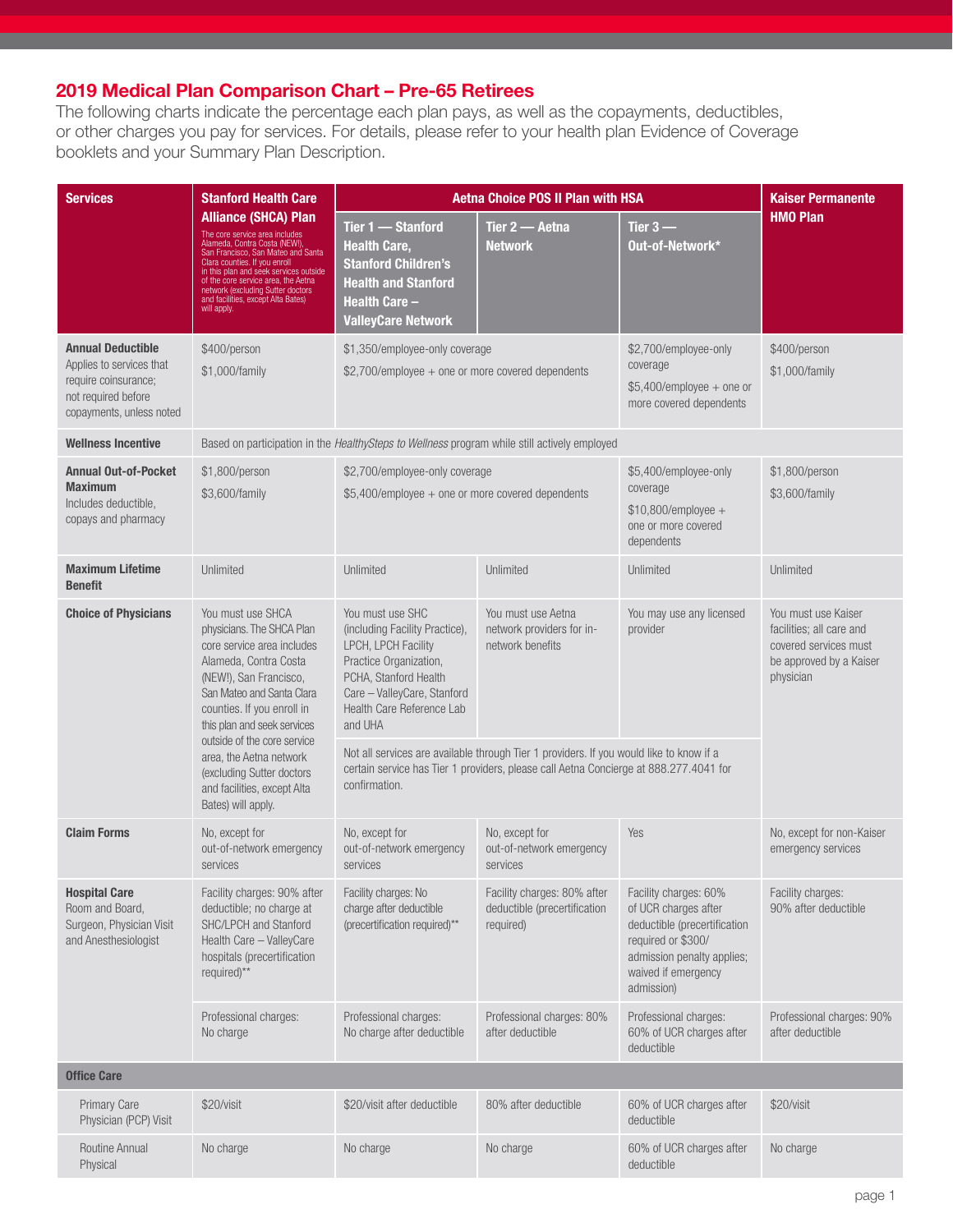| <b>Services</b>                            | <b>Stanford Health Care</b>                                                                                                                                                                                                                                                                                                                      | <b>Aetna Choice POS II Plan with HSA</b>                                                                                                           | <b>Kaiser Permanente</b>                                                                                                   |                                                                                                                                             |                                                                                                                                                                               |
|--------------------------------------------|--------------------------------------------------------------------------------------------------------------------------------------------------------------------------------------------------------------------------------------------------------------------------------------------------------------------------------------------------|----------------------------------------------------------------------------------------------------------------------------------------------------|----------------------------------------------------------------------------------------------------------------------------|---------------------------------------------------------------------------------------------------------------------------------------------|-------------------------------------------------------------------------------------------------------------------------------------------------------------------------------|
|                                            | <b>Alliance (SHCA) Plan</b><br>The core service area includes<br>Alameda, Contra Costa (NEW!),<br>San Francisco, San Mateo and Santa<br>Clara counties. If you enroll<br>in this plan and seek services outside<br>of the core service area, the Aetna<br>network (excluding Sutter doctors<br>and facilities, except Alta Bates)<br>will apply. | Tier 1 - Stanford<br>Health Care,<br><b>Stanford Children's</b><br><b>Health and Stanford</b><br><b>Health Care -</b><br><b>ValleyCare Network</b> | Tier 2 — Aetna<br><b>Network</b>                                                                                           | Tier $3-$<br>Out-of-Network*                                                                                                                | <b>HMO Plan</b>                                                                                                                                                               |
| <b>Adult Preventive</b><br><b>Services</b> | No charge                                                                                                                                                                                                                                                                                                                                        | No charge                                                                                                                                          | No charge                                                                                                                  | 60% of UCR charges after<br>deductible                                                                                                      | No charge                                                                                                                                                                     |
| <b>Child Preventive</b><br><b>Services</b> | No charge                                                                                                                                                                                                                                                                                                                                        | No charge                                                                                                                                          | No charge                                                                                                                  | 60% of UCR charges after<br>deductible                                                                                                      | No charge                                                                                                                                                                     |
| <b>Telemedicine</b>                        | Teladoc; \$20 copay (same<br>as PCP office visit)                                                                                                                                                                                                                                                                                                | Not available                                                                                                                                      | \$40 consult fee until<br>deductible is met,<br>then subject to 80%<br>coinsurance                                         | Not available                                                                                                                               | \$0 to visit with KP<br>physician through the My<br>Health Manager feature;<br>applicable office visit copay<br>if it is an interactive video<br>visit at a KP medical center |
| <b>Specialist Visit</b>                    | \$35/visit                                                                                                                                                                                                                                                                                                                                       | \$35/visit after deductible                                                                                                                        | 80% after deductible                                                                                                       | 60% of UCR charges after<br>deductible                                                                                                      | \$35/visit                                                                                                                                                                    |
| <b>Allergy Tests</b>                       | \$20/visit for PCP or<br>\$35/visit for Specialist                                                                                                                                                                                                                                                                                               | \$20/visit after deductible<br>for PCP or \$35/visit after<br>deductible for Specialist                                                            | 80% after deductible                                                                                                       | 60% of UCR charges after<br>deductible                                                                                                      | \$35/testing                                                                                                                                                                  |
| <b>Allergy Injections</b>                  | No charge                                                                                                                                                                                                                                                                                                                                        | No charge after deductible                                                                                                                         | 80% after deductible                                                                                                       | 60% of UCR charges after<br>deductible                                                                                                      | \$3/visit                                                                                                                                                                     |
| <b>Immunizations</b>                       | No charge                                                                                                                                                                                                                                                                                                                                        | No charge                                                                                                                                          | No charge                                                                                                                  | 60% of UCR charges after<br>deductible                                                                                                      | No charge                                                                                                                                                                     |
| Lab and X-ray<br>(non-preventive)          | Basic: 90% after<br>deductible; \$25/visit at<br>SHC/LPCH hospitals,<br>Stanford Health Care -<br>ValleyCare or a SHCA<br>physician's office                                                                                                                                                                                                     | Basic: No charge<br>after deductible                                                                                                               | Basic: 80% after<br>deductible                                                                                             | Basic: 60% of UCR<br>charges after deductible                                                                                               | Basic: 90%,<br>deductible waived                                                                                                                                              |
|                                            | Complex: 90% after<br>deductible; \$100/visit<br>at SHC/LPCH hospitals,<br>Stanford Health Care -<br>ValleyCare or a SHCA<br>physician's office                                                                                                                                                                                                  | Complex: No charge<br>after deductible                                                                                                             | Complex: 80% after<br>deductible                                                                                           | Complex: 60% of UCR<br>charges after deductible                                                                                             | Complex: 90%, deductible<br>waived (deductible applies<br>if provided in an outpatient/<br>ambulatory surgery center<br>or in a hospital operating<br>room)                   |
| <b>Outpatient Surgery</b>                  | 90% after deductible;<br>\$200 facility charge at<br>SHC/LPCH or Stanford<br>Health Care-Valley Care<br>hospitals. Professional<br>services are no charge,<br>deductible waived                                                                                                                                                                  | \$200/visit after deductible                                                                                                                       | 80% after deductible                                                                                                       | 60% of UCR charges after<br>deductible                                                                                                      | 90% after deductible                                                                                                                                                          |
| <b>Chiropractic Care</b>                   | \$35/visit; 30-visit<br>maximum per<br>calendar year                                                                                                                                                                                                                                                                                             | No charge after deductible;<br>30-visit maximum per<br>calendar year (combined<br>Tier 1, Tier 2 and out-of-<br>network maximum)                   | 80% after deductible;<br>30-visit maximum per<br>calendar year (combined<br>Tier 1, Tier 2 and out-of-<br>network maximum) | 60% of UCR charges<br>after deductible; 30-visit<br>maximum per calendar<br>year (combined Tier 1,<br>Tier 2 and out-of-network<br>maximum) | Discounts apply through<br>Kaiser Permanente's<br>ChooseHealthy program                                                                                                       |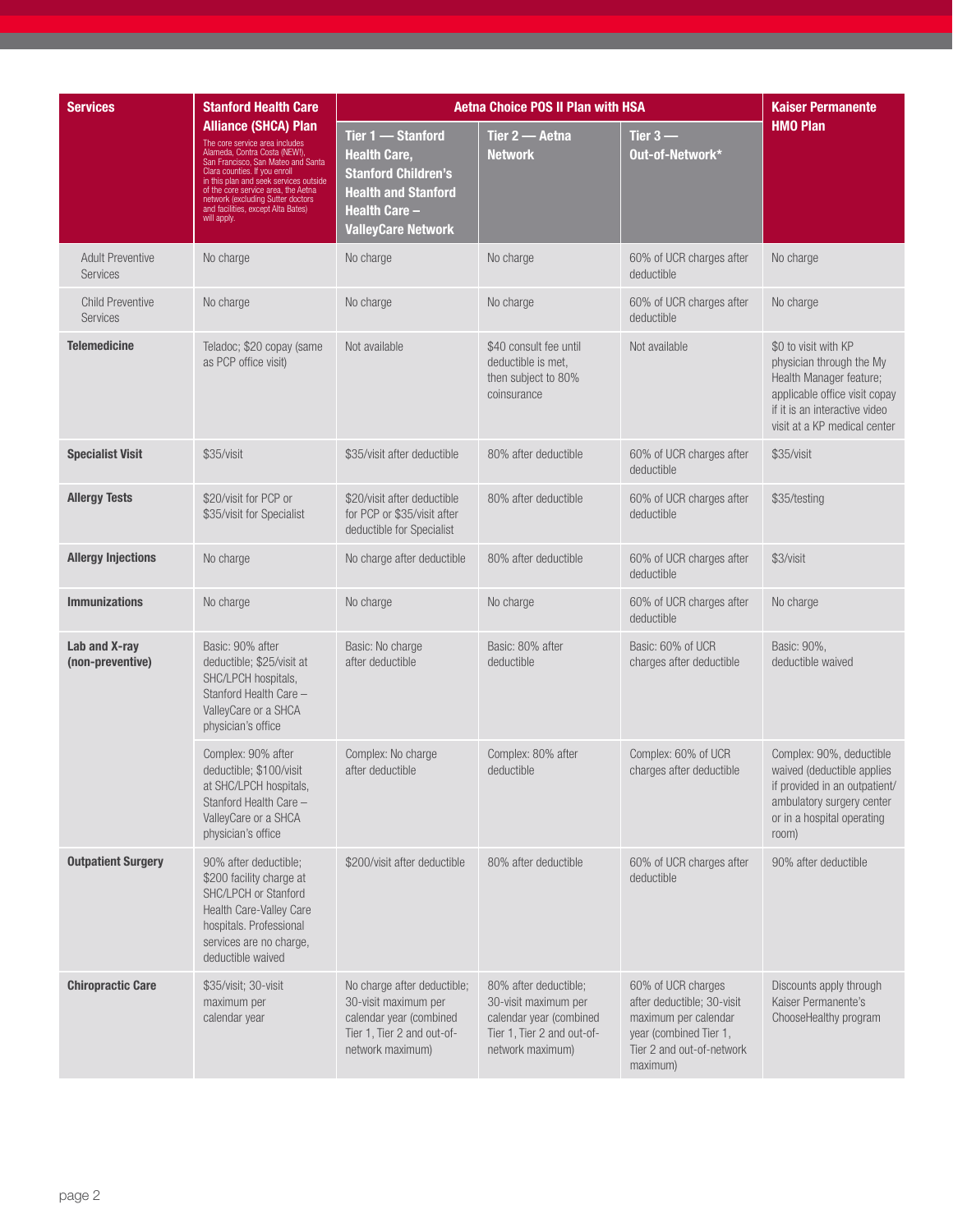| <b>Services</b>                                                                              | <b>Stanford Health Care</b>                                                                                                                                                                                                                                                                                                                      |                                                                                                                                                                                                                                                                 | <b>Aetna Choice POS II Plan with HSA</b>                                                                                                                                                                 |                                                                                                                                                                                                                        | <b>Kaiser Permanente</b>                                                                                                                                                                                                                                                                                                          |
|----------------------------------------------------------------------------------------------|--------------------------------------------------------------------------------------------------------------------------------------------------------------------------------------------------------------------------------------------------------------------------------------------------------------------------------------------------|-----------------------------------------------------------------------------------------------------------------------------------------------------------------------------------------------------------------------------------------------------------------|----------------------------------------------------------------------------------------------------------------------------------------------------------------------------------------------------------|------------------------------------------------------------------------------------------------------------------------------------------------------------------------------------------------------------------------|-----------------------------------------------------------------------------------------------------------------------------------------------------------------------------------------------------------------------------------------------------------------------------------------------------------------------------------|
|                                                                                              | <b>Alliance (SHCA) Plan</b><br>The core service area includes<br>Alameda, Contra Costa (NEW!).<br>San Francisco, San Mateo and Santa<br>Clara counties. If you enroll<br>in this plan and seek services outside<br>of the core service area, the Aetna<br>network (excluding Sutter doctors<br>and facilities, except Alta Bates)<br>will apply. | Tier 1 - Stanford<br><b>Health Care,</b><br><b>Stanford Children's</b><br><b>Health and Stanford</b><br><b>Health Care -</b><br><b>ValleyCare Network</b>                                                                                                       | Tier 2 - Aetna<br><b>Network</b>                                                                                                                                                                         | Tier $3-$<br>Out-of-Network*                                                                                                                                                                                           | <b>HMO Plan</b>                                                                                                                                                                                                                                                                                                                   |
| <b>Acupuncture</b>                                                                           | \$35/visit; 12-visit<br>maximum per<br>calendar year                                                                                                                                                                                                                                                                                             | \$35/visit after deductible;<br>12-visit maximum per<br>calendar year (combined<br>Tier 1, Tier 2 and out-of-<br>network maximum)                                                                                                                               | 80% after deductible: \$30/<br>visit maximum benefit;<br>12-visit maximum per<br>calendar year (combined<br>Tier 1, Tier 2 and out-of-<br>network maximum)                                               | 60% of UCR charges<br>after deductible; \$30/visit<br>maximum benefit; 12-visit<br>maximum per calendar<br>year (combined Tier 1,<br>Tier 2 and out-of-network<br>maximum)                                             | Discounts apply through<br>Kaiser Permanente's<br>ChooseHealthy program                                                                                                                                                                                                                                                           |
| <b>Infertility Care</b>                                                                      | Includes assisted<br>reproductive technologies<br>(procedures and<br>medication), counseling<br>and consultation, infertility<br>studies and tests. Payable<br>in accordance with the type<br>of expense incurred and<br>the place where service is<br>provided<br>After member cost share, the plan will pay up to                              | Includes assisted<br>reproductive technologies<br>(procedures and<br>medication), counseling<br>and consultation, infertility<br>studies and tests. Payable<br>in accordance with the type<br>of expense incurred and<br>the place where service is<br>provided | 80% after deductible;<br>covered expenses<br>include counseling and<br>consultation, infertility<br>studies and tests only                                                                               | 60% of UCR charges<br>after deductible:<br>covered expenses<br>include counseling and<br>consultation, infertility<br>studies and tests only                                                                           | 50% for all services<br>related to covered infertility<br>treatment. Services<br>related to conception by<br>artificial means (other than<br>artificial insemination)<br>are excluded, including<br>in vitro fertilization (IVF),<br>gamete intrafallopian<br>transfer (GIFT) and zygote<br>intrafallopian transfer<br>$(ZIFT)$ . |
|                                                                                              | \$10,000 for medical expenses and up to \$5,000 for<br>pharmacy expenses per lifetime for assisted reproductive<br>technologies                                                                                                                                                                                                                  |                                                                                                                                                                                                                                                                 |                                                                                                                                                                                                          |                                                                                                                                                                                                                        |                                                                                                                                                                                                                                                                                                                                   |
| <b>Physical, Speech</b><br>and Occupational<br><b>Therapy (restorative</b><br>services only) | \$35/visit; 60-visit<br>maximum per calendar<br>year (combined with<br>physical, occupational or<br>speech therapy)                                                                                                                                                                                                                              | \$35/visit after deductible;<br>limited to a 60-visit<br>maximum per calendar<br>year (combined with<br>physical, occupational or<br>speech therapy; combined<br>Tier 1, Tier 2 and out-of-<br>network maximum)                                                 | 80% after deductible;<br>limited to a 60-visit<br>maximum per calendar<br>year (combined with<br>physical, occupational or<br>speech therapy; combined<br>Tier 1, Tier 2 and out-of-<br>network maximum) | 60% of UCR charges after<br>deductible; limited to a<br>60-visit maximum per<br>calendar year (combined<br>with physical, occupational<br>or speech therapy;<br>combined Tier 1. Tier 2 and<br>out-of-network maximum) | \$20/visit                                                                                                                                                                                                                                                                                                                        |
| <b>Emergency and Urgent Care</b>                                                             |                                                                                                                                                                                                                                                                                                                                                  |                                                                                                                                                                                                                                                                 |                                                                                                                                                                                                          |                                                                                                                                                                                                                        |                                                                                                                                                                                                                                                                                                                                   |
| Emergency In Area                                                                            | \$200/visit                                                                                                                                                                                                                                                                                                                                      | No charge after deductible                                                                                                                                                                                                                                      | 80% after deductible                                                                                                                                                                                     |                                                                                                                                                                                                                        | 90% after deductible                                                                                                                                                                                                                                                                                                              |
| Emergency<br>Out-of-Network                                                                  | \$200/visit                                                                                                                                                                                                                                                                                                                                      | No charge after deductible                                                                                                                                                                                                                                      | 80% after deductible                                                                                                                                                                                     |                                                                                                                                                                                                                        | 90% after deductible                                                                                                                                                                                                                                                                                                              |
| <b>Urgent Care</b>                                                                           | \$20/visit                                                                                                                                                                                                                                                                                                                                       | No charge after deductible                                                                                                                                                                                                                                      | No charge after deductible                                                                                                                                                                               |                                                                                                                                                                                                                        | \$20/visit at Kaiser facilities                                                                                                                                                                                                                                                                                                   |
| Ambulance                                                                                    | No charge                                                                                                                                                                                                                                                                                                                                        | No charge after deductible                                                                                                                                                                                                                                      | No charge after Aetna<br>Choice POS II In-Network<br>deductible (UCR is waived<br>for true emergency)                                                                                                    |                                                                                                                                                                                                                        | No charge; plan deductible<br>does not apply                                                                                                                                                                                                                                                                                      |
| <b>Skilled Nursing Facility</b>                                                              | 90% after deductible;<br>100-visit maximum per<br>calendar year                                                                                                                                                                                                                                                                                  | Not covered under Tier<br>1; see Tier 2 for benefit<br>coverage                                                                                                                                                                                                 | 80% after deductible;<br>100-visit maximum per<br>calendar year (combined<br>Tier 2 and out-of-network<br>maximum)                                                                                       | 60% of UCR charges<br>after deductible; 100-visit<br>maximum per calendar<br>year (combined Tier 2 and<br>out-of-network maximum)                                                                                      | 90% up to 100 days per<br>benefit period                                                                                                                                                                                                                                                                                          |
| <b>Home Health Care</b>                                                                      | 90% after deductible;<br>100-visit maximum per<br>calendar year                                                                                                                                                                                                                                                                                  | Not covered under Tier<br>1; see Tier 2 for benefit<br>coverage                                                                                                                                                                                                 | 80% after deductible;<br>100-visit maximum per<br>calendar year (combined<br>Tier 2 and out-of-network<br>maximum)                                                                                       | 60% of UCR charges<br>after deductible; 100-visit<br>maximum per calendar<br>year (combined Tier 2 and<br>out-of-network maximum)                                                                                      | No charge with Kaiser<br>approval; part-time or<br>intermittent only; 100-visit<br>maximum per calendar<br>year (must live within the<br>service area)                                                                                                                                                                            |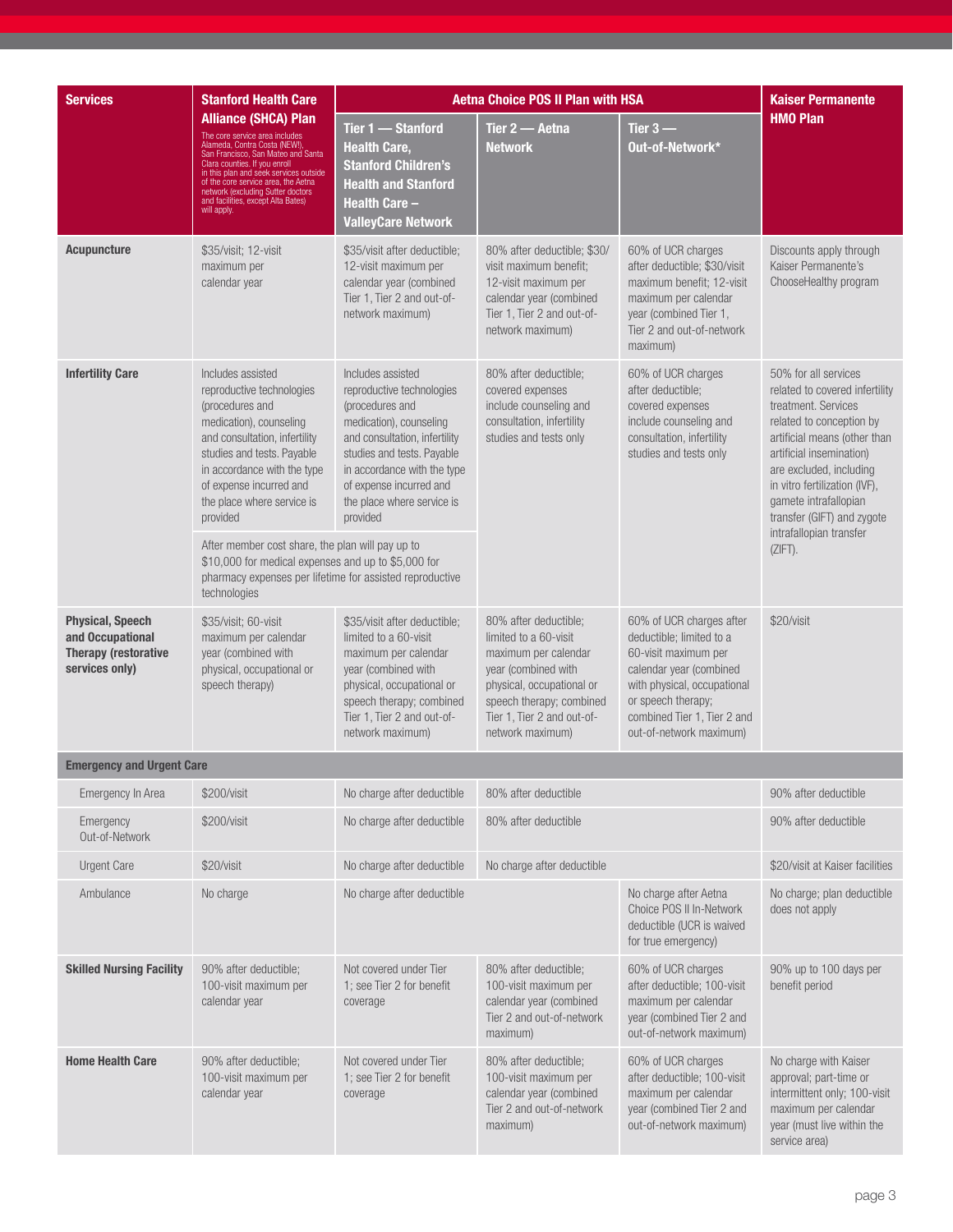| <b>Services</b>                              | <b>Stanford Health Care</b>                                                                                                                                                                                                                                                                                                                      |                                                                                                                                                    | <b>Aetna Choice POS II Plan with HSA</b>                                                                                                              |                                                                                                                                                                        | <b>Kaiser Permanente</b>                                                                                                              |
|----------------------------------------------|--------------------------------------------------------------------------------------------------------------------------------------------------------------------------------------------------------------------------------------------------------------------------------------------------------------------------------------------------|----------------------------------------------------------------------------------------------------------------------------------------------------|-------------------------------------------------------------------------------------------------------------------------------------------------------|------------------------------------------------------------------------------------------------------------------------------------------------------------------------|---------------------------------------------------------------------------------------------------------------------------------------|
|                                              | <b>Alliance (SHCA) Plan</b><br>The core service area includes<br>Alameda, Contra Costa (NEW!),<br>San Francisco, San Mateo and Santa<br>Clara counties. If you enroll<br>in this plan and seek services outside<br>of the core service area, the Aetna<br>network (excluding Sutter doctors<br>and facilities, except Alta Bates)<br>will apply. | Tier 1 - Stanford<br><b>Health Care,</b><br><b>Stanford Children's</b><br><b>Health and Stanford</b><br>Health Care –<br><b>ValleyCare Network</b> | Tier 2 - Aetna<br><b>Network</b>                                                                                                                      | Tier $3-$<br>Out-of-Network*                                                                                                                                           | <b>HMO Plan</b>                                                                                                                       |
| <b>Well Child</b><br><b>Vision Screening</b> | No charge                                                                                                                                                                                                                                                                                                                                        | No charge                                                                                                                                          | No charge                                                                                                                                             | Not covered                                                                                                                                                            | No charge                                                                                                                             |
| <b>Hearing Exams</b>                         | \$35/visit; well-child<br>screening: No charge                                                                                                                                                                                                                                                                                                   | No charge after deductible<br>less copay; well-child<br>screening:<br>No charge                                                                    | 80% after deductible; well-<br>child screening:<br>No charge                                                                                          | 60% of UCR charges after<br>deductible                                                                                                                                 | \$20/visit or \$35/visit; well-<br>child screening:<br>No charge                                                                      |
| <b>Dental Benefits</b>                       | Not covered, except for<br>emergency treatment;<br>90% after deductible                                                                                                                                                                                                                                                                          | Not covered, except for<br>emergency treatment; No<br>charge after deductible                                                                      | Not covered, except for<br>emergency treatment;<br>80% after deductible                                                                               | Not covered, except for<br>emergency treatment;<br>60% of UCR charges after<br>deductible                                                                              | Not covered                                                                                                                           |
| <b>Durable Medical</b><br><b>Equipment</b>   | 90% after deductible;<br>includes hearing aids<br>(limited to one pair of<br>hearing aids every 2 years)                                                                                                                                                                                                                                         | Not covered under Tier 1:<br>see Tier 2 for benefit<br>coverage                                                                                    | 80% after deductible;<br>includes hearing aids<br>(limited to one pair of<br>hearing aids every two<br>years). Prior authorization<br>may be required | 60% of UCR charges<br>after deductible; includes<br>hearing aids (limited to one<br>pair of hearing aids every<br>two years)                                           | 80% when prescribed<br>by a Kaiser physician (must<br>live within the service area)<br>50% for external sexual<br>dysfunction devices |
| <b>Transplant Services</b>                   | 90% after deductible;<br>must be performed at<br>an Institute of Excellence<br>facility and subject to<br>utilization review; No<br>charge at SHC/LPCH and<br>Stanford Health Care -<br>ValleyCare hospitals                                                                                                                                     | No charge after deductible                                                                                                                         | 80% after deductible;<br>must be performed at<br>an Institute of Excellence<br>facility and subject to<br>utilization review                          | Must use Institute of<br>Excellence                                                                                                                                    | For covered transplant<br>services, you pay the same<br>cost sharing as other<br>services not related to a<br>transplant              |
| <b>Mental or Nervous</b><br><b>Disorders</b> | Mental health care<br>provided through SHCA                                                                                                                                                                                                                                                                                                      | Mental health care<br>provided through Aetna                                                                                                       | Mental health care<br>provided through Aetna                                                                                                          | Mental health care<br>provided through Aetna                                                                                                                           | Mental health care<br>provided through Kaiser<br>Permanente                                                                           |
| Inpatient                                    | Facility charges: 90% after<br>deductible; No charge at<br>SHC/LPCH and Stanford<br>Health Care - ValleyCare<br>hospitals                                                                                                                                                                                                                        | Facility charges: No charge<br>after deducible                                                                                                     | Facility charges: 80% after<br>deductible                                                                                                             | Facility charges: 60%<br>of UCR charges after<br>deductible (precertification<br>required or \$300/<br>admission penalty applies;<br>waived if emergency<br>admission) | Facility charges: 90% after<br>deductible                                                                                             |
|                                              | Professional charges:<br>No charge                                                                                                                                                                                                                                                                                                               | Professional charges:<br>No charge after deductible                                                                                                | Professional charges: 80%<br>after deductible                                                                                                         | Professional charges:<br>60% of UCR charges after<br>deductible                                                                                                        | Professional charges: 90%<br>after deductible                                                                                         |
| Outpatient                                   | \$20/visit                                                                                                                                                                                                                                                                                                                                       | \$20/visit after deductible                                                                                                                        | 80% after deductible                                                                                                                                  | 60% of UCR charges after<br>deductible                                                                                                                                 | Individual: \$20/visit; Group:<br>\$10/visit                                                                                          |
| <b>Substance Abuse</b>                       | Substance abuse care<br>Provided through SHCA                                                                                                                                                                                                                                                                                                    | Substance abuse care<br>provided through Aetna                                                                                                     | Substance abuse care<br>provided through Aetna                                                                                                        | Substance abuse care<br>provided through Aetna                                                                                                                         | Substance abuse care<br>provided through Kaiser<br>Permanente                                                                         |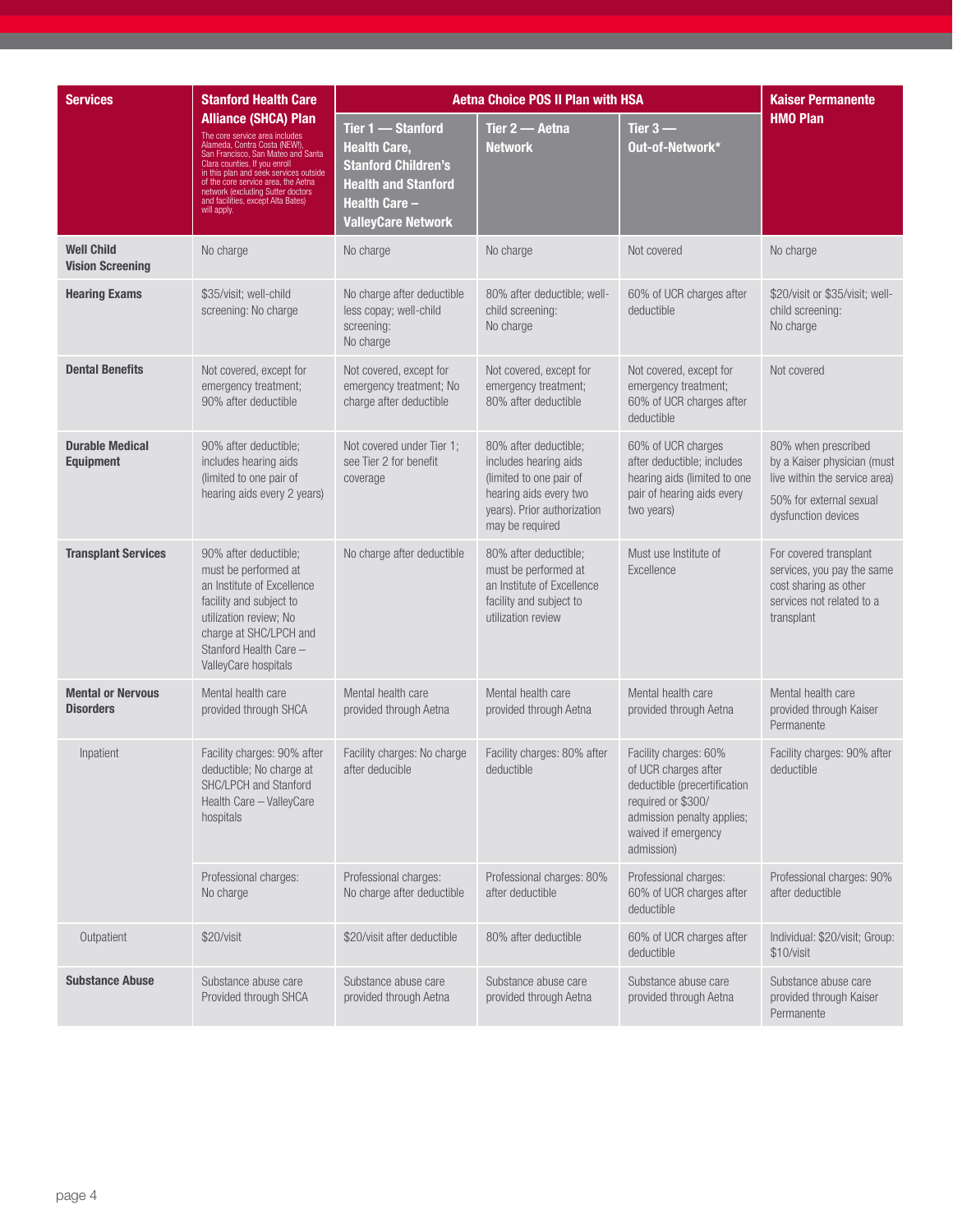| <b>Services</b>                                                                                                          | <b>Stanford Health Care</b>                                                                                                                                                                                                                                                                                                                      | <b>Aetna Choice POS II Plan with HSA</b>                                                                                                                                                                                         | <b>Kaiser Permanente</b>                                                                                                            |                                                                                                                                                                        |                                                                                                                                                               |
|--------------------------------------------------------------------------------------------------------------------------|--------------------------------------------------------------------------------------------------------------------------------------------------------------------------------------------------------------------------------------------------------------------------------------------------------------------------------------------------|----------------------------------------------------------------------------------------------------------------------------------------------------------------------------------------------------------------------------------|-------------------------------------------------------------------------------------------------------------------------------------|------------------------------------------------------------------------------------------------------------------------------------------------------------------------|---------------------------------------------------------------------------------------------------------------------------------------------------------------|
|                                                                                                                          | <b>Alliance (SHCA) Plan</b><br>The core service area includes<br>Alameda, Contra Costa (NEW!),<br>San Francisco, San Mateo and Santa<br>Clara counties. If you enroll<br>in this plan and seek services outside<br>of the core service area, the Aetna<br>network (excluding Sutter doctors<br>and facilities, except Alta Bates)<br>will apply. | Tier 1 - Stanford<br><b>Health Care,</b><br><b>Stanford Children's</b><br><b>Health and Stanford</b><br><b>Health Care -</b><br><b>ValleyCare Network</b>                                                                        | Tier 2 - Aetna<br>Network                                                                                                           | Tier $3-$<br>Out-of-Network*                                                                                                                                           | <b>HMO Plan</b>                                                                                                                                               |
| Inpatient                                                                                                                | Facility charges: 90% after<br>deductible; No charge at<br>SHC/LPCH and Stanford<br>Health Care - ValleyCare<br>hospitals                                                                                                                                                                                                                        | Facility charges: No charge<br>after deducible                                                                                                                                                                                   | Facility charges: 80% after<br>deductible                                                                                           | Facility charges: 60%<br>of UCR charges after<br>deductible (precertification<br>required or \$300/<br>admission penalty applies;<br>waived if emergency<br>admission) | Facility charges: 90% after<br>deductible                                                                                                                     |
|                                                                                                                          | Professional charges:<br>No charge                                                                                                                                                                                                                                                                                                               | Professional charges:<br>No charge after deductible                                                                                                                                                                              | Professional charges: 80%<br>after deductible                                                                                       | Professional charges:<br>60% of UCR charges after<br>deductible                                                                                                        | Professional charges: 90%<br>after deductible                                                                                                                 |
| Outpatient                                                                                                               | \$20/visit                                                                                                                                                                                                                                                                                                                                       | \$20/visit after deductible                                                                                                                                                                                                      | 80% after deductible                                                                                                                | 60% of UCR charges after<br>deductible                                                                                                                                 | Individual: \$20/visit; Group:<br>\$5/visit                                                                                                                   |
| <b>Prescription Drugs</b>                                                                                                | Prescription drugs provided<br>by Aetna                                                                                                                                                                                                                                                                                                          | Prescription Drugs provided through CVS/caremark                                                                                                                                                                                 |                                                                                                                                     | <b>Prescription Drugs</b><br>provided through<br>CVS/caremark                                                                                                          | <b>Prescription Drugs</b><br>provided through<br>Kaiser Permanente                                                                                            |
| Preventive                                                                                                               | <b>Retail 30-day Supply</b><br>Generic:<br>\$10/prescription<br><b>Brand Formulary:</b><br>\$25/prescription<br>Brand Non-Formulary:<br>\$50/prescription                                                                                                                                                                                        | <b>Retail 30-day Supply</b><br>Generic, Brand Formulary and Non-Brand Formulary:<br>No charge, no deductible<br><b>Mail-Order 90-day Supply</b><br>Generic, Brand Formulary and Non-Brand Formulary:<br>No charge; no deductible |                                                                                                                                     | <b>Retail</b><br>60% after deductible<br><b>Mail-Order</b><br>Not covered                                                                                              | <b>Retail 30-day Supply</b><br>Generic: \$10/prescription<br>Brand Formulary and<br>Specialty:<br>\$25/prescription when<br>prescribed by a plan<br>physician |
|                                                                                                                          | Mail-Order 90-day<br><b>Supply</b><br>Generic:<br>\$20/prescription<br><b>Brand Formulary:</b><br>\$50/prescription<br>Brand Non-Formulary:<br>\$100/prescription                                                                                                                                                                                |                                                                                                                                                                                                                                  |                                                                                                                                     |                                                                                                                                                                        | Mail-Order 100-day<br><b>Supply</b><br>Generic:\$20/prescription<br><b>Brand Formulary:</b><br>\$50/prescription                                              |
| Non-Preventive                                                                                                           | Same as Preventive above                                                                                                                                                                                                                                                                                                                         | Provided through<br>CVS/caremark<br>See Tier 2                                                                                                                                                                                   | 80% after deductible                                                                                                                | Same as Preventive above                                                                                                                                               | Same as Preventive above                                                                                                                                      |
| Women's<br><b>Contraceptives</b>                                                                                         | Provided through Aetna                                                                                                                                                                                                                                                                                                                           | Provided through<br>CVS/caremark<br>See Tier 2                                                                                                                                                                                   | Provided through<br>CVS/caremark                                                                                                    | Provided through<br>CVS/caremark                                                                                                                                       | Provided through Kaiser<br>Permanente Pharmacy                                                                                                                |
| <b>Contraceptives</b><br>examples include: oral,<br>patch, emergency<br>For a full list, visit<br>www.healthysteps4u.org | <b>Retail &amp; Mail-Order</b><br><b>Generic and Brand</b><br>Formulary: No charge<br><b>Brand Non-Formulary:</b><br>\$50/prescription (retail);<br>\$100/prescription<br>(mail-order)                                                                                                                                                           | Provided through<br>CVS/caremark<br>See Tier 2                                                                                                                                                                                   | <b>Retail &amp; Mail-Order</b><br>Generic, Brand<br><b>Formulary and</b><br><b>Non-Brand Formulary:</b><br>No charge, no deductible | <b>Retail: 60% of UCR</b><br>charges after deductible<br>Mail-Order: Not covered                                                                                       | No charge<br>(See Kaiser Permanente<br>Evidence of Coverage<br>Booklet for details)                                                                           |

Preferred medication coverage: The list of medications considered preferred for their quality, effectiveness and value (formulary list) changes regularly, and will be updated for 2019. Choosing a preferred medication from the formulary list can keep your costs lower, so be sure to review the list with your doctor. In addition, certain medications may be excluded from coverage because they have an appropriate alternative on the list. If a medication you're taking today will not be covered in 2019, you will receive notification from Aetna. Please work with your doctor to determine the most appropriate alternative. The SHCA Plan uses Aetna's Standard Formulary.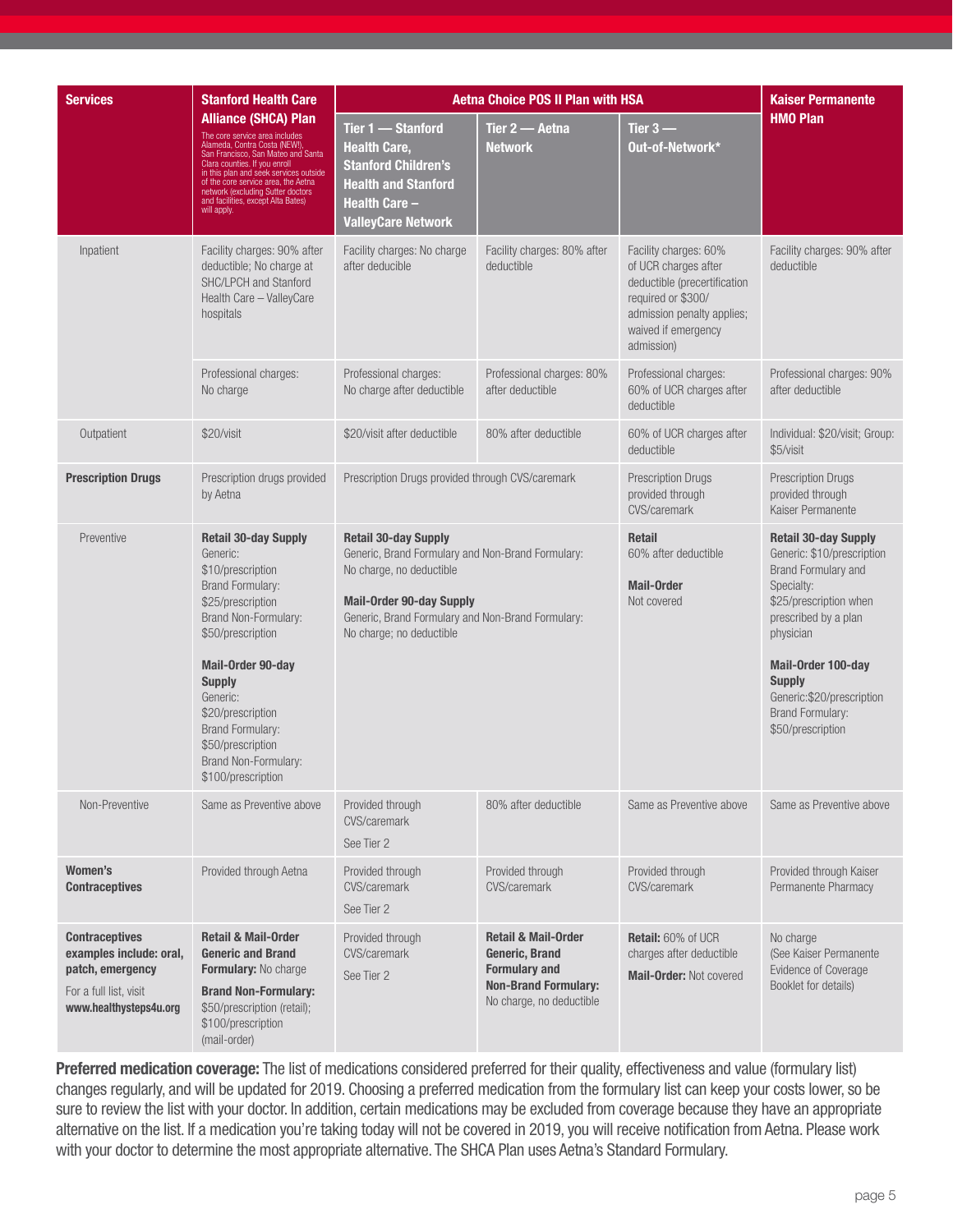| <b>Services</b>                                                                                                                                                                          | <b>Stanford Health Care</b>                                                                                                                                                                                                                                                                                                                                                            |                                                                                                                                                           | <b>Aetna Choice POS II Plan with HSA</b>                                                                                                                                                                                                                                              |                                                                                                                                                                                   | <b>Kaiser Permanente</b>                                                                                                                                                                                                                                                                                                                                                                                     |
|------------------------------------------------------------------------------------------------------------------------------------------------------------------------------------------|----------------------------------------------------------------------------------------------------------------------------------------------------------------------------------------------------------------------------------------------------------------------------------------------------------------------------------------------------------------------------------------|-----------------------------------------------------------------------------------------------------------------------------------------------------------|---------------------------------------------------------------------------------------------------------------------------------------------------------------------------------------------------------------------------------------------------------------------------------------|-----------------------------------------------------------------------------------------------------------------------------------------------------------------------------------|--------------------------------------------------------------------------------------------------------------------------------------------------------------------------------------------------------------------------------------------------------------------------------------------------------------------------------------------------------------------------------------------------------------|
|                                                                                                                                                                                          | <b>Alliance (SHCA) Plan</b><br>The core service area includes<br>Alameda, Contra Costa (NEW!),<br>San Francisco, San Mateo and Santa<br>Clara counties. If you enroll<br>in this plan and seek services outside<br>of the core service area, the Aetha<br>network (excluding Sutter doctors<br>and facilities, except Alta Bates)<br>will apply.                                       | Tier 1 - Stanford<br><b>Health Care,</b><br><b>Stanford Children's</b><br><b>Health and Stanford</b><br><b>Health Care -</b><br><b>ValleyCare Network</b> | Tier 2 — Aetna<br><b>Network</b>                                                                                                                                                                                                                                                      | Tier $3-$<br>Out-of-Network*                                                                                                                                                      | <b>HMO Plan</b>                                                                                                                                                                                                                                                                                                                                                                                              |
| Women's<br><b>Contraceptives</b><br>covered under the<br><b>Medical Plan</b>                                                                                                             | Services though Aetna                                                                                                                                                                                                                                                                                                                                                                  | Services through Stanford<br>Health Care, Stanford<br><b>Children's Health Network</b><br>and Stanford Health Care -<br>ValleyCare                        | Services through Aetna                                                                                                                                                                                                                                                                | Services through any<br>licensed provider                                                                                                                                         | Services through Kaiser<br>Permanente                                                                                                                                                                                                                                                                                                                                                                        |
| <b>Contraceptive</b><br>injections and<br>contraceptive devices<br>such as, IUDs,<br>implants, (including<br>the insertion and<br>removal)<br>See medical plan for<br>additional details | No charge                                                                                                                                                                                                                                                                                                                                                                              | No charge                                                                                                                                                 | No charge                                                                                                                                                                                                                                                                             | 60% of UCR charges after<br>deductible                                                                                                                                            | No charge                                                                                                                                                                                                                                                                                                                                                                                                    |
| <b>Infertility Pharmacy</b>                                                                                                                                                              | Provided through Aetna<br><b>Retail 30-day Supply</b><br>Generic: \$10/prescription<br><b>Brand Formulary:</b><br>\$25/prescription<br>Brand Non-Formulary:<br>\$50/prescription<br>Mail-Order 90-day<br><b>Supply</b><br>Generic: \$20/prescription<br><b>Brand Formulary:</b><br>\$50/prescription<br>Brand Non-Formulary:<br>\$100/prescription<br>Prior authorization<br>may apply | Provided through<br>CVS/caremark<br>See Tier 2                                                                                                            | Provided through<br>CVS/caremark<br><b>Retail 30-day Supply</b><br>Generic, Brand and<br>Non-Brand Formulary:<br>80% after deductible<br>Mail-Order 90-day<br><b>Supply</b><br>Generic, Brand and<br>Non-Brand Formulary:<br>80% after deductible<br>Prior authorization<br>may apply | Provided through<br>CVS/caremark<br><b>Retail 30-day Supply</b><br>60% of UCR charges after<br>deductible<br><b>Mail-Order</b><br>Not covered<br>Prior authorization<br>may apply | Provided through Kaiser<br>Permanente Pharmacy<br><b>Retail 30-day Supply</b><br>Generic: \$10/prescription<br><b>Brand Formulary:</b><br>\$25/prescription when<br>prescribed by a plan<br>physician<br>Mail-Order 100-day<br><b>Supply</b><br>Generic: \$20/prescription<br><b>Brand Formulary:</b><br>\$50/Prescription<br>Drugs on the generic and<br>brand tier prescribed to<br>treat infertility only |

*\* Out-of-Network means out of the Tier 2 network. Usual Customary and Reasonable (UCR) charges are the fees normally charged for medical services or supplies in a particular geographic location.*

*\*\* Includes El Camino and Sequoia hospital facility charges and professional charges for delivery and newborn services only.* 

*Copay is determined on where test is performed.*

*SHCA Plan Only — An out-of-area plan is offered to college student dependents of SHCA subscribers who reside outside the SHCA service area. Enrollees in this plan have access to physicians who are part of Aetna's national network. For more information, please refer to the Frequently Asked Questions document on [www.healthysteps4u.org](http://www.healthysteps4u.org) or call SHCA Member Care Services at 855.345.7422.*

*Transgender services are covered under all plans and benefits are payable in accordance with the type of expense incurred and the place where service is provided.*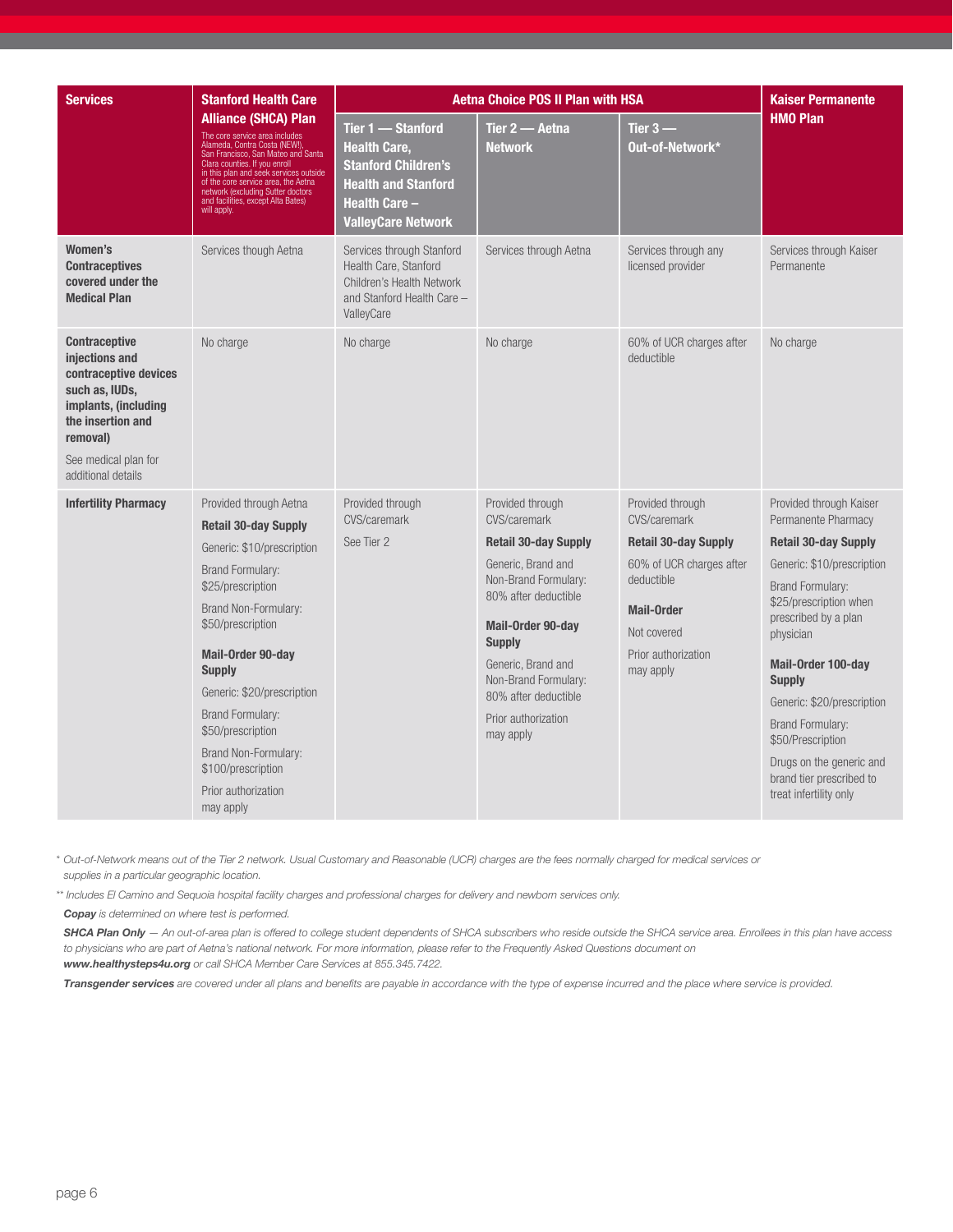## 2019 Medical Plan Comparison Chart – Retirees/Dependents Age 65 and Over

The following charts indicate the percentage each plan pays, as well as the copayment, deductibles, or other charges you pay for services. For details, please refer to your health plan Evidence of Coverage booklets and your Summary Plan Description. Retirees in Groups B, C, or D are not eligible for the Medicare Coordination Plan. AARP plans are offered by each state in addition to the plans detailed below.

| <b>Services</b>                                                     | <b>Medicare Coordination</b><br>Plan              | <b>Kaiser Permanente</b><br><b>Senior Advantage</b>                                                            | <b>Stanford Health Care</b><br><b>Advantage Gold</b>                                                                                                                                                                                                                                                 | <b>Stanford Health Care</b><br><b>Advantage Platinum</b>                                                                                                                                                                                                                                             |
|---------------------------------------------------------------------|---------------------------------------------------|----------------------------------------------------------------------------------------------------------------|------------------------------------------------------------------------------------------------------------------------------------------------------------------------------------------------------------------------------------------------------------------------------------------------------|------------------------------------------------------------------------------------------------------------------------------------------------------------------------------------------------------------------------------------------------------------------------------------------------------|
| <b>How Plans Work with</b><br><b>Medicare</b>                       | Plan benefits are reduced by<br>Medicare benefits | Plan provides Medicare<br>benefits, plus extra coverage                                                        | Medicare Advantage Plans (sometimes<br>called Part C or MA Plans) are an all-in-<br>one alternative to Original Medicare.<br>Under this plan, Medicare coverage is<br>"bundled" to include Medicare Parts<br>A (Hospital Insurance), B (Medical<br>Insurance), and D (Prescription Drug<br>Coverage) | Medicare Advantage Plans (sometimes<br>called Part C or MA Plans) are an all-in-<br>one alternative to Original Medicare.<br>Under this plan, Medicare coverage is<br>"bundled" to include Medicare Parts<br>A (Hospital Insurance), B (Medical<br>Insurance), and D (Prescription Drug<br>Coverage) |
| <b>Choice of Physicians</b>                                         | You may receive care from any<br>licensed doctor  | You must use Kaiser facilities.<br>All care and covered services<br>must be approved by a<br>Kaiser physician. | You must use an SHCA provider, with<br>limited exceptions.<br>You may be limited to providers (e.g.,<br>Specialists and Hospitals) within your<br>Primary Care Provider's (PCP's) and/or<br>Medical Group's network.                                                                                 | You must use an SHCA provider, with<br>limited exceptions.<br>You may be limited to providers (e.g.,<br>Specialists and Hospitals) within your<br>Primary Care Provider's (PCP's) and/or<br>Medical Group's network.                                                                                 |
| <b>Claim Forms</b>                                                  | Yes                                               | No, except for non-Kaiser<br>emergency services                                                                | No, but you may need to submit a request<br>for reimbursement in some cases**                                                                                                                                                                                                                        | No, but you may need to submit a request<br>for reimbursement in some cases**                                                                                                                                                                                                                        |
| <b>Annual Deductible</b>                                            | \$300/person                                      | None                                                                                                           | None                                                                                                                                                                                                                                                                                                 | None                                                                                                                                                                                                                                                                                                 |
| <b>Annual Out-of-Pocket</b>                                         | \$1,000/person                                    | \$1,500/person                                                                                                 | \$5,900 for in-network services/person                                                                                                                                                                                                                                                               | \$4,900 for in-network services/person                                                                                                                                                                                                                                                               |
| <b>Maximum</b>                                                      | \$2,500/family<br>(does not include deductible)   | \$3,000/family unit<br>(two people or more)                                                                    | (does not include prescription drugs,<br>voluntary benefits or plan premium)                                                                                                                                                                                                                         | (does not include prescription drugs,<br>voluntary benefits or plan premium)                                                                                                                                                                                                                         |
| <b>Maximum Lifetime</b><br><b>Benefit</b>                           | Unlimited                                         | Unlimited                                                                                                      | Unlimited                                                                                                                                                                                                                                                                                            | Unlimited                                                                                                                                                                                                                                                                                            |
| <b>Hospital Care</b>                                                | 80% of allowable charges,                         | 100% after \$250 copayment                                                                                     | Inpatient: \$275/day up to 7 days; no cost                                                                                                                                                                                                                                                           | Inpatient: \$275/day up to 7 days; no cost                                                                                                                                                                                                                                                           |
| Room and Board, Surgeon,<br>Physician Visit and<br>Anesthesiologist | after deductible                                  | per admission                                                                                                  | for remainder of stay<br>Outpatient: 20% of allowable charges                                                                                                                                                                                                                                        | for remainder of stay<br>Outpatient: \$240 copay                                                                                                                                                                                                                                                     |
| <b>Office Care</b>                                                  |                                                   |                                                                                                                |                                                                                                                                                                                                                                                                                                      |                                                                                                                                                                                                                                                                                                      |
| <b>Physician Visit</b>                                              | 80% of allowable charges,<br>after deductible     | \$20/visit                                                                                                     | \$10/visit                                                                                                                                                                                                                                                                                           | \$10/visit                                                                                                                                                                                                                                                                                           |
| Routine Physical                                                    | No charge                                         | No charge                                                                                                      | No charge                                                                                                                                                                                                                                                                                            | No charge                                                                                                                                                                                                                                                                                            |
| Well-Woman Care                                                     | No charge                                         | No charge                                                                                                      | \$30/visit                                                                                                                                                                                                                                                                                           | \$20/visit                                                                                                                                                                                                                                                                                           |
| <b>Specialist Care</b>                                              | 80% of allowable charges,<br>after deductible     | \$20/visit                                                                                                     | \$30/visit                                                                                                                                                                                                                                                                                           | \$20/visit                                                                                                                                                                                                                                                                                           |
| <b>Allergy Tests</b>                                                | 80% of allowable charges,<br>after deductible     | \$20/testing                                                                                                   | \$10-\$45 for Medicare covered services                                                                                                                                                                                                                                                              | \$10-\$25 for Medicare covered services                                                                                                                                                                                                                                                              |
| Allergy Injections                                                  | 80% of allowable charges,<br>after deductible     | \$3/visit/injection                                                                                            | Varies depending on type of Medicare-<br>covered injection; please refer to the<br>plan's formulary                                                                                                                                                                                                  | Varies depending on type of Medicare-<br>covered injection; please refer to the<br>plan's formulary                                                                                                                                                                                                  |
| <b>Immunizations</b>                                                | 80% of allowable charges,<br>after deductible     | No charge                                                                                                      | No charge for Pneumonia vaccine,<br>annual Flu shot (with additional flu shots<br>if medically necessary), Hepatitis B<br>vaccine (if at high or intermediate risk)<br>or other vaccines (if at risk and they<br>meet Medicare Part B rules, or if under<br>Medicare Part D)                         | No charge for Pneumonia vaccine,<br>annual Flu shot (with additional flu shots<br>if medically necessary), Hepatitis B<br>vaccine (if at high or intermediate risk)<br>or other vaccines (if at risk and they<br>meet Medicare Part B rules, or if under<br>Medicare Part D)                         |
| Lab and X-ray                                                       | 80% of allowable charges,<br>after deductible     | No charge                                                                                                      | \$10/visit for Lab Services                                                                                                                                                                                                                                                                          | \$10/visit for Lab Services                                                                                                                                                                                                                                                                          |
| <b>Outpatient Surgery</b>                                           | 80% of allowable charges,<br>after deductible     | \$100/procedure                                                                                                | 20% of allowable charges                                                                                                                                                                                                                                                                             | \$240/visit                                                                                                                                                                                                                                                                                          |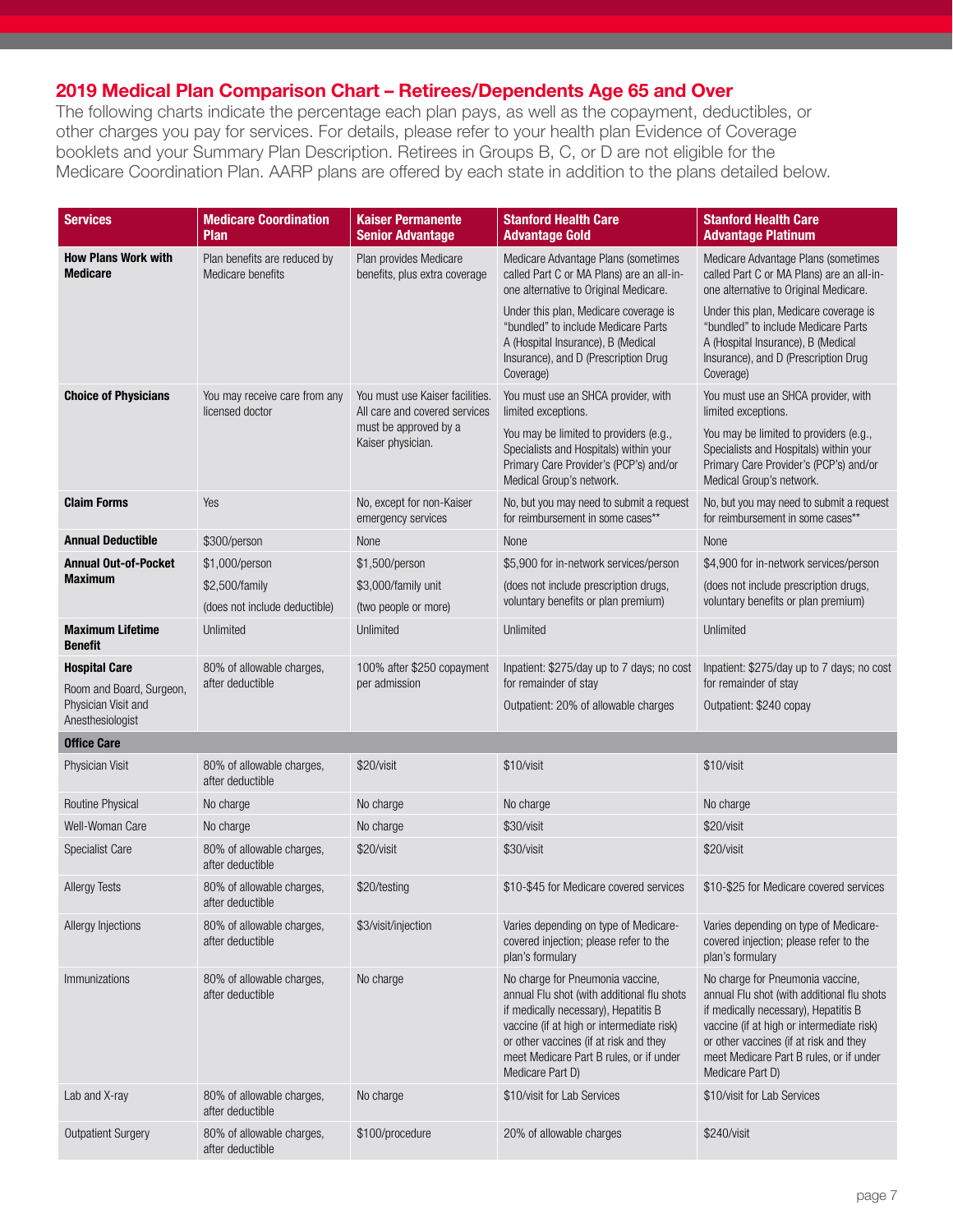| <b>Services</b>                                                                                                                                         | <b>Medicare Coordination</b><br>Plan                                                                                                                                               | <b>Kaiser Permanente</b><br><b>Senior Advantage</b>                                                                                                                                 | <b>Stanford Health Care</b><br><b>Advantage Gold</b>                                                                                                                                                                                                                                                                                                                                                        | <b>Stanford Health Care</b><br><b>Advantage Platinum</b>                                                                                                                                                                                                                     |
|---------------------------------------------------------------------------------------------------------------------------------------------------------|------------------------------------------------------------------------------------------------------------------------------------------------------------------------------------|-------------------------------------------------------------------------------------------------------------------------------------------------------------------------------------|-------------------------------------------------------------------------------------------------------------------------------------------------------------------------------------------------------------------------------------------------------------------------------------------------------------------------------------------------------------------------------------------------------------|------------------------------------------------------------------------------------------------------------------------------------------------------------------------------------------------------------------------------------------------------------------------------|
| <b>Chiropractic Care</b>                                                                                                                                | 80% of allowable charges,<br>after deductible; 60-visit<br>maximum per calendar year                                                                                               | \$20/visit when Medicare<br>guidelines are met                                                                                                                                      | \$20/visit when Medicare guidelines are<br>met                                                                                                                                                                                                                                                                                                                                                              | \$20/visit when Medicare guidelines are<br>met                                                                                                                                                                                                                               |
| <b>Telemedicine</b>                                                                                                                                     | Teladoc: \$40 consult fee until<br>deductible is met, then subject<br>to 80% coinsurance (Teladoc<br>does not coordinate with<br>Medicare)                                         | Kaiser Permanente telehealth<br>program; no cost                                                                                                                                    | \$10/visit                                                                                                                                                                                                                                                                                                                                                                                                  | \$10/visit                                                                                                                                                                                                                                                                   |
| <b>Acupuncture</b>                                                                                                                                      | 80% of allowable charges,<br>after deductible; \$30/visit<br>maximum; maximum of 12<br>visits per calendar year                                                                    | Discounts apply through<br>Kaiser Permanente's<br>Healthyroads program<br>(www.kp.org/healthyroads)                                                                                 | Not covered                                                                                                                                                                                                                                                                                                                                                                                                 | \$10/visit; 15-visit maximum per calendar<br>year                                                                                                                                                                                                                            |
| Physical, Speech and<br><b>Occupational Therapy</b><br>(restorative services<br>only)                                                                   | 80% of allowable charges,<br>after deductible; 60-visit<br>maximum per calendar year                                                                                               | \$20/visit when Medicare<br>guidelines are met                                                                                                                                      | \$30/visit                                                                                                                                                                                                                                                                                                                                                                                                  | \$20/visit                                                                                                                                                                                                                                                                   |
| <b>Emergency &amp; Urgent Care</b>                                                                                                                      |                                                                                                                                                                                    |                                                                                                                                                                                     |                                                                                                                                                                                                                                                                                                                                                                                                             |                                                                                                                                                                                                                                                                              |
| Emergency in Area                                                                                                                                       | 80% of allowable charges,<br>after deductible                                                                                                                                      | \$50 copayment per visit<br>(waived if admitted within 24<br>hours for same condition)                                                                                              | \$80/visit; waived if admitted within<br>24 hours                                                                                                                                                                                                                                                                                                                                                           | \$80/visit; waived if admitted within<br>24 hours                                                                                                                                                                                                                            |
| Emergency Out-of-Area                                                                                                                                   | 80% of allowable charges,<br>after deductible                                                                                                                                      | Worldwide coverage provided<br>for emergency services due<br>to unforeseen illness or<br>injury. \$50 copayment per<br>emergency room visit. You<br>must file a claim form.         | If in-network providers cannot provide<br>care, the plan covers Medicare-required<br>services received from an out-of-<br>network provider at the in-network rate.<br>Authorization must be obtained from<br>the plan prior to seeking care. The plan<br>covers kidney dialysis services from<br>Medicare-certified dialysis facility when<br>the member is temporarily outside the<br>plan's service area. | \$80/visit; \$10,000 maximum per<br>calendar year                                                                                                                                                                                                                            |
| <b>Urgent Care</b>                                                                                                                                      | 80% of allowable charges,<br>after deductible                                                                                                                                      | \$20 copayment per visit                                                                                                                                                            | \$35/visit; waived if admitted within<br>24 hours                                                                                                                                                                                                                                                                                                                                                           | \$35/visit; waived if admitted within<br>24 hours                                                                                                                                                                                                                            |
| Ambulance                                                                                                                                               | 80% of allowable charges,<br>after deductible                                                                                                                                      | 100% after \$50 copayment,<br>when medically indicated<br>and authorized by a plan<br>physician                                                                                     | \$210 copay                                                                                                                                                                                                                                                                                                                                                                                                 | $$200$ copay                                                                                                                                                                                                                                                                 |
| <b>Prescription Drugs</b>                                                                                                                               |                                                                                                                                                                                    |                                                                                                                                                                                     |                                                                                                                                                                                                                                                                                                                                                                                                             |                                                                                                                                                                                                                                                                              |
| <b>Medicare Part D Note:</b><br>If you enroll in Medicare                                                                                               | Provided through CVS/<br>caremark Retail (30-day<br>supply):                                                                                                                       | When provided through<br>Kaiser Retail (30-day<br>supply):                                                                                                                          | \$250 deductible on Brand Formulary and<br><b>Brand Non-Formulary</b>                                                                                                                                                                                                                                                                                                                                       | No deductible<br><b>Retail Pharmacy</b>                                                                                                                                                                                                                                      |
| Part D with another vendor,<br>you will no longer have<br>medical coverage with<br>Stanford Health Care/Lucile<br>Packard Children's Health<br>Stanford | Generic: \$10/prescription<br>Brand Formulary: \$20/<br>prescription<br>Brand Non-Formulary: \$60/<br>prescription<br>Mail-Order (90-day<br>supply):<br>Generic: \$20/prescription | Generic: \$10/prescription<br>Brand Formulary: \$20/<br>prescription<br>Mail-Order (100-day<br>$supply$ )*:<br>Generic: \$20/prescription<br>Brand Formulary: \$40/<br>prescription | <b>Retail Pharmacy</b><br>(34-day Supply):<br>Generic: \$5/prescription<br>Brand Formulary: \$47/prescription<br>Brand Non-Formulary: \$100/prescription<br>Mail Order (90-day Supply):<br>Generic:\$10/prescription<br>Brand Formulary: \$94/prescription                                                                                                                                                  | (34-day Supply):<br>Generic: \$5/prescription<br>Brand Formulary: \$47/prescription<br>Brand Non-Formulary: \$100/prescription<br>Mail Order (90-day Supply):<br>Generic: \$10/prescription<br>Brand Formulary: \$94/prescription<br>Brand Non-Formulary: \$200/prescription |
|                                                                                                                                                         | Brand Formulary: \$40/<br>prescription<br>Brand Non-formulary: \$120/<br>prescription                                                                                              |                                                                                                                                                                                     | Brand Non-Formulary: \$200/prescription<br>Initial coverage up to \$3,850 maximum;<br>Coinsurance rates apply after maximum<br>until out-of-pocket costs reach \$5,100                                                                                                                                                                                                                                      | Initial coverage up to \$3,850 maximum;<br>Coinsurance rates apply after maximum<br>until out-of-pocket costs reach \$5,100                                                                                                                                                  |
| <b>Optical Services</b>                                                                                                                                 | Not covered                                                                                                                                                                        | No charge; \$150 eyewear<br>allowance every 24 months<br>for lenses and frames, or for<br>contact lenses                                                                            | No charge for eyeglasses or contact<br>lenses after cataract surgery; \$10-\$20<br>copay for Medicare covered exams for<br>diagnosis and treatment of diseases and<br>conditions of the eye                                                                                                                                                                                                                 | No charge for eyeglasses or contact<br>lenses after cataract surgery; \$10-\$20<br>copay for Medicare covered exams for<br>diagnosis and treatment of diseases and<br>conditions of the eye                                                                                  |
| <b>Hearing Screening Exam</b>                                                                                                                           | No charge                                                                                                                                                                          | No charge                                                                                                                                                                           | No charge                                                                                                                                                                                                                                                                                                                                                                                                   | No charge                                                                                                                                                                                                                                                                    |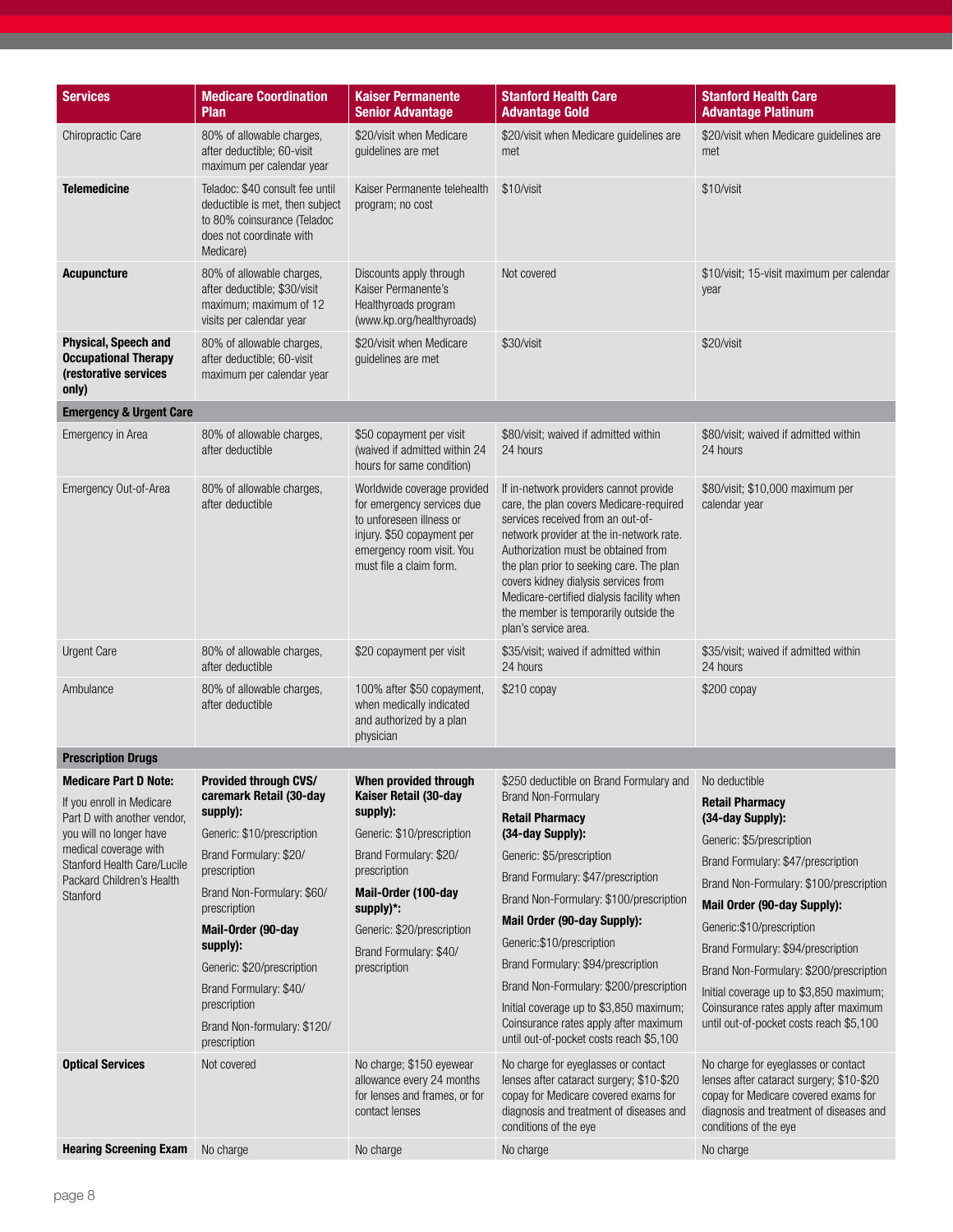| <b>Services</b>                                                                                                                              | <b>Medicare Coordination</b><br><b>Plan</b>                                                                                                            | <b>Kaiser Permanente</b><br><b>Senior Advantage</b>                                                                                                                                                                                                                                            | <b>Stanford Health Care</b><br><b>Advantage Gold</b>                                        | <b>Stanford Health Care</b><br><b>Advantage Platinum</b>                                    |
|----------------------------------------------------------------------------------------------------------------------------------------------|--------------------------------------------------------------------------------------------------------------------------------------------------------|------------------------------------------------------------------------------------------------------------------------------------------------------------------------------------------------------------------------------------------------------------------------------------------------|---------------------------------------------------------------------------------------------|---------------------------------------------------------------------------------------------|
| <b>Non-Preventive Hearing</b><br>Exam                                                                                                        | 80% after deductible (1 per 24<br>months)                                                                                                              | \$20 copay                                                                                                                                                                                                                                                                                     | No charge for diagnostic hearing exams                                                      | No charge for diagnostic hearing exams                                                      |
| <b>Dental Benefits</b>                                                                                                                       | Not covered                                                                                                                                            | Not covered                                                                                                                                                                                                                                                                                    | Not covered                                                                                 | Not covered                                                                                 |
| <b>Skilled Nursing Facility</b><br>(SNF)                                                                                                     | No charge up to allowable<br>charge; 100-day maximum<br>per calendar year                                                                              | No charge; up to 100<br>days per benefit period in<br>accordance with Medicare<br>guidelines                                                                                                                                                                                                   | No charge up to 20 visits; \$150/day up<br>to 100-visit maximum per calendar year           | No charge up to 20 visits; \$100/day up<br>to 100-visit maximum per calendar year           |
| <b>Home Health Care</b>                                                                                                                      | 80% of allowable charges,<br>after deductible; 100-visit<br>maximum per calendar year;<br>one visit by a home health aide<br>equals four hours or less | Covered in full when<br>Medicare guidelines are met<br>(must live within service area)                                                                                                                                                                                                         | No charge for medically necessary care<br>if you are homebound, as described by<br>Medicare | No charge for medically necessary care<br>if you are homebound, as described by<br>Medicare |
| <b>Durable Medical</b><br><b>Equipment</b>                                                                                                   | 80% of allowable charges,<br>after deductible; includes<br>hearing aids (limited to one<br>pair of hearing aids every two<br>years)                    | 20% copayment when<br>medically necessary,<br>prescribed by Kaiser<br>physician, and in accordance<br>with Medicare DME<br>Formulary quidelines (must<br>live within service area)                                                                                                             | 20% of allowable charges for Medicare-<br>covered items                                     | 20% of allowable charges for Medicare-<br>covered items                                     |
| <b>Mental Health</b>                                                                                                                         | <b>All Mental Health Care</b><br>provided through Aetna                                                                                                | <b>All Mental Health Care</b><br>provided through Kaiser                                                                                                                                                                                                                                       | All Mental Health Care provided<br>through Stanford Health Care<br>Advantage                | All Mental Health Care provided<br>through Stanford Health Care<br>Advantage                |
| Inpatient hospital<br>Inpatient clinician visits<br>for psychotherapy,<br>psychological testing or<br>rehabilitative care                    | 80% of allowable charges,<br>after deductible<br>80% of allowable charges,<br>after deductible<br>No lifetime maximum                                  | 100% after \$250 copayment<br>per Admission                                                                                                                                                                                                                                                    | \$270/day up to 6 days; no charge for<br>days 7 through 90                                  | \$270/day up to 6 days; no charge for<br>days 7 through 90                                  |
| Outpatient day treatment<br>services<br>Outpatient clinician<br>visits for psychotherapy,<br>psychological testing or<br>rehabilitative care | 80% of allowable charges,<br>after deductible<br>80% of allowable charges,<br>after deductible<br>No lifetime maximum                                  | Individual: \$20/visit<br>Group: \$10/visit<br>Unlimited visits per calendar<br>year                                                                                                                                                                                                           | Individual: \$30/visit<br>Group: \$20/visit                                                 | Individual: \$20/visit<br>Group: \$20/visit                                                 |
| <b>Substance Abuse</b>                                                                                                                       | <b>All Substance Abuse Care</b><br>provided through the plan                                                                                           | <b>All Substance Abuse Care</b><br>provided through Kaiser<br><b>Permanente</b>                                                                                                                                                                                                                | All Substance Abuse Care provided<br>through Stanford Health Care<br>Advantage              | All Substance Abuse Care provided<br>through Stanford Health Care<br>Advantage              |
| Inpatient hospital<br>Inpatient clinician visits<br>for psychotherapy.<br>psychological testing or<br>rehabilitative care                    | Same as mental health<br>coverage above<br>Same as mental health<br>coverage above                                                                     | 100% after \$250 copayment<br>per admission when<br>medically necessary for<br>detoxification only<br>Counseling and educational<br>classes are available at the<br>time of detoxification<br><b>Transitional Residential</b><br>Recovery Services (TRRS),<br>\$100 copayment per<br>admission | \$275/day up to 7 days; no charge for the<br>remainder of stay                              | \$275/day up to 7 days; no charge for the<br>remainder of stay                              |
| Outpatient day treatment<br>services<br>Outpatient clinician<br>visits for psychotherapy,<br>psychological testing or<br>rehabilitative care | Same as mental health<br>coverage above<br>Same as mental health<br>coverage above                                                                     | Individual: \$20/visit<br>Group: \$5/visit                                                                                                                                                                                                                                                     | Individual: \$30/visit<br>Group: \$20/visit                                                 | Individual: \$30/visit<br>Group: \$20/visit                                                 |

*\* Drugs related to sexual dysfunction require a 50% coinsurance for up to a 100-day supply.*

*\*\* You can request a Direct Member Reimbursement Form (DMR Form) from Member Services by calling 1-855-996-8422.*

*NOTE: Transgender services are covered under all plans and benefits are payable in accordance with the type of expense incurred and the place where service is provided.*